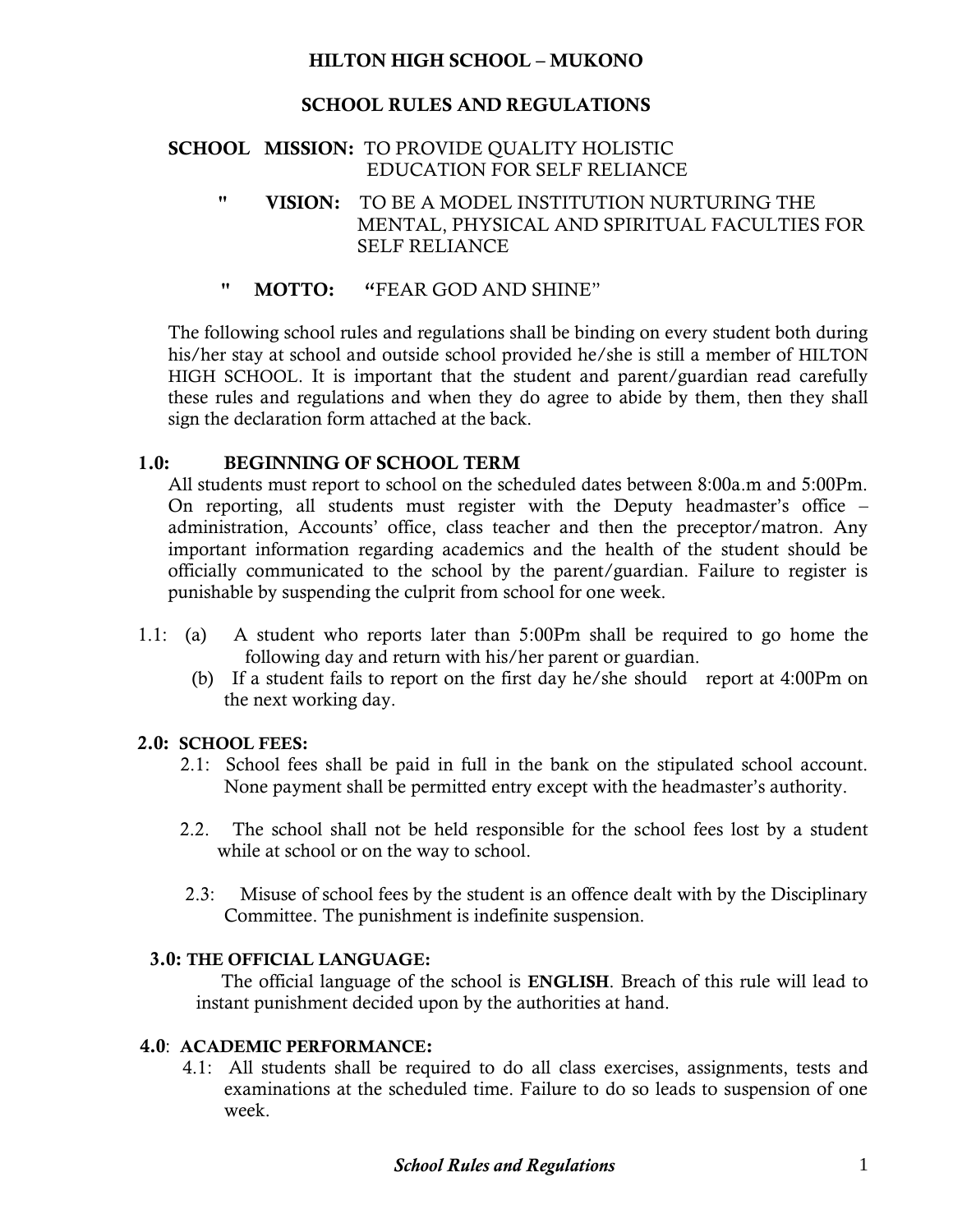- 4.2: Dodging of classes, preps, assignments, exercises and examinations without a reasonable excuse shall lead to suspension of 2 weeks.
- 4.3: Fraudulent practices like copying in examination rooms shall be an offence and leads to termination from exams and suspended for 2 weeks.
- 4.4: A student who fails to obtain the standard average mark will be required to repeat the particular class. However, prior to that, he/she will be warned and where necessary the parent/guardian will be invited to the school for a discussion.
- 4.5: A student is required to have all required notes of that level. Failure to do so leads to two weeks suspension and reports back with a parent after all notes acquired.

## **5.0: OBEDIENCE TO SCHOOL AUTHOURITY:**

- 5.1: All authority right from the school administration, staff and students' leaders (Prefects, monitors and captains) must be respected, obeyed and honoured. Any disrespect or contempt of authority is punished by a two weeks the first offence and suspension or an indefinite suspension depending on the magnitude of the offence and if the habit persists.
- 5.2: Students' leaders (Prefects, Dormitory leaders and Form captains) have the right to reprimand or punish any student BUT not give corporal punishment they should forward major cases to the member of staff on duty or the school administration.

## **6.0**: **SCHOOL TIME TABLE/PROGRAMME**.

- 6.1: No activity or assembly of any nature is allowed in the school without the Head master's permission. If one does so he /she risks a suspension.
- 6.2: Class attendance and homework are compulsory for every student. Students **MUST** do their prep in the designated rooms. No student shall be allowed out of the prep room without the permission of the room leader, prefects or from captain. The culprit will be punished internally and if persistent, 2 weeks suspension.
- 6.3: Prayers are compulsory to all students and each student **MUST** carry with him/her a hymn book and a bible to the chapel. Dodging chapel/prayers will lead to the suspension of the culprit to not less than two weeks/indefinite suspension if it is persistent.
- 6.4: Every student shall be expected to maintain a high level of discipline during prayers, failure of which will lead to a suspension (Indefinite suspension). Prayers organized at awkward times shall be a bleach of the school regulations and shall not be allowed. Individual prayers may be allowed on condition that they are conducted within the school premises and do not interrupt other students and the rest of the school programmes but permission has to be sought from the administration.
- 6.5: School programme opens at exactly 4:30a.m morning preps during a working day. Evening preps begin at 7:30P.m from Sunday to Thursday. On Sundays preps shall begin at 10:00a.m up to 1:00P.m. Failure to attend the above leads to a suspension of one week.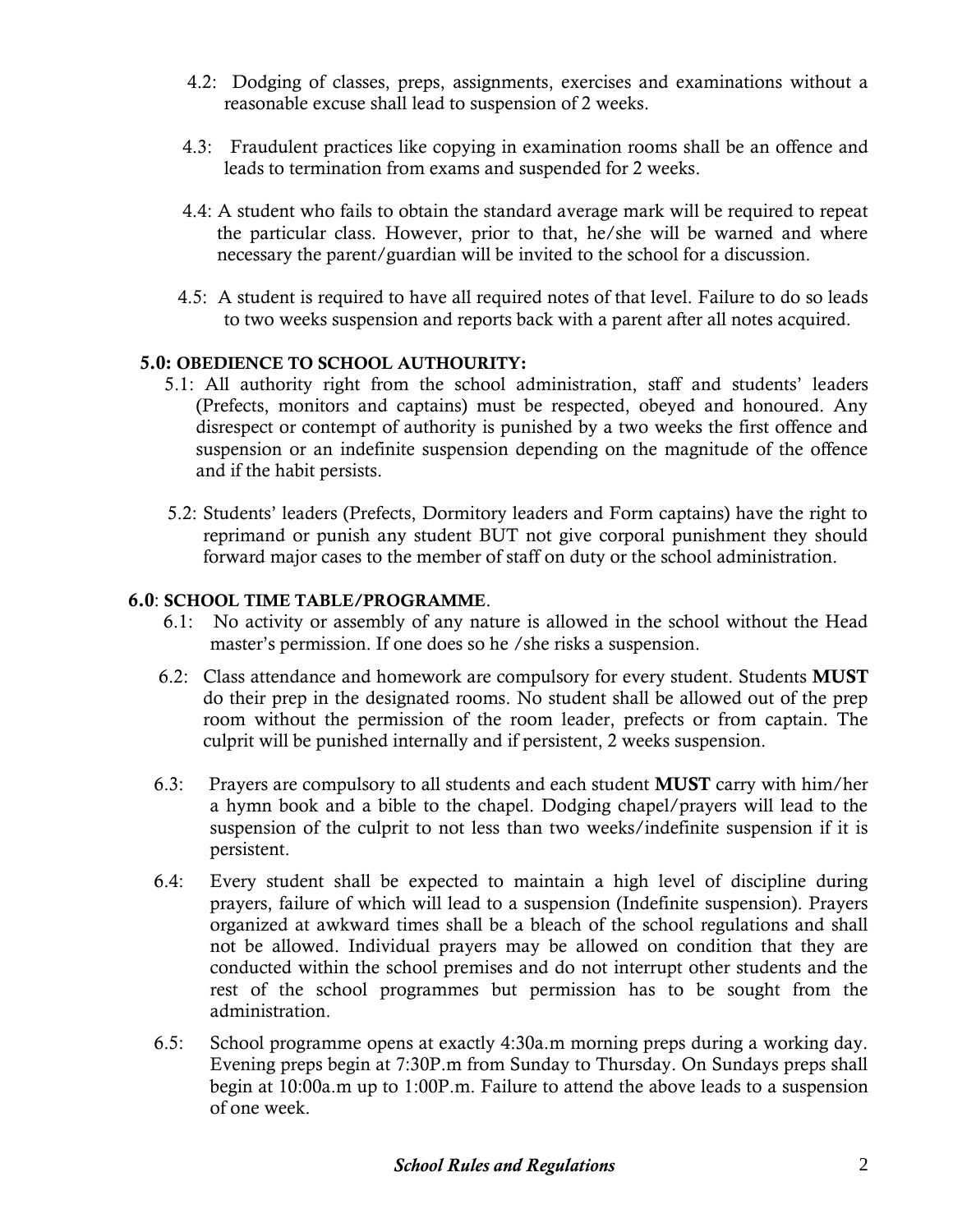- 6.6: Boys and girls shall do their prep separately unless where there are lessons conducted by a teacher. If one is found in the opposite sex's area he /she shall be punished internally for the first offence and indefinite suspension if the habit persists.
- 6.7: At the end of prep time i.e. at (**NIGHT**). Girls shall leave their prep rooms and enter their respective dormitories immediately. Failure to do so shall lead to a suspension of two weeks.
- 6.8: All students **MUST** attend all school assemblies organized either by prefects or the school administration. Failure to attend will lead to internal suspension and indefinite suspension if one persists.
- 6.9: Persistent late coming, misconduct or absenteeism during the above activities without reasonable excuse or permission, shall lead to indefinite suspension.

## 7.0: **SCHOOL PROPERTY:**

- 7.1: School facilities such as buildings, furniture, books, glasses, sports equipment, laboratory apparatus, computers, etc must be used responsibly. Students who misuse/vandalize school property shall compensate for the loss or damage done by replacing the damaged item and may also be suspended depending on magnitude.
- 7.2: All school property MUST be respected and protected. Any damage to school property should be reported to the prefects, teacher on duty or school administration.
- 7.3: Furniture MUST not leave its respective rooms at any time except with the permission of the teacher concerned. (Internal suspension incase involved).
- 7.4: Inscribing on school building or property is prohibited. A student caught in the act will be required to replace the furniture spoilt or mend or buy materials necessary for repairing the relevant school property and may be suspended indefinitely.
- 7.5: Dormitories shall be out of bounds during class time, prep, chapel, school assemblies and other school programmes (suspension for one week from school or internal suspension)

# **8.0: UNIFORM AND DECENCY**:

- 8.1: (i) Full school uniform shall be used on school days, during academic outings and Sabbath uniform on Saturday.
	- (a) All girls MUST put on skirts that are one inch below the knee.
	- (b) 'O' level students shall put on white short-sleeved shirts/blouses, navy blue pair of trousers/skirts, a navy blue necktie and a navy blue school sweater. Failure leads to external or internal suspension.
	- (ii) (a) All students must put on well knotted tie during class time and Sabbath.
		- (b) 'A' level students shall put on white long sleeved shirts/blouses, ash grey pair of trousers/skirts. Ash grey necktie, an ash grey school sweater and failure to do so leads to external suspension.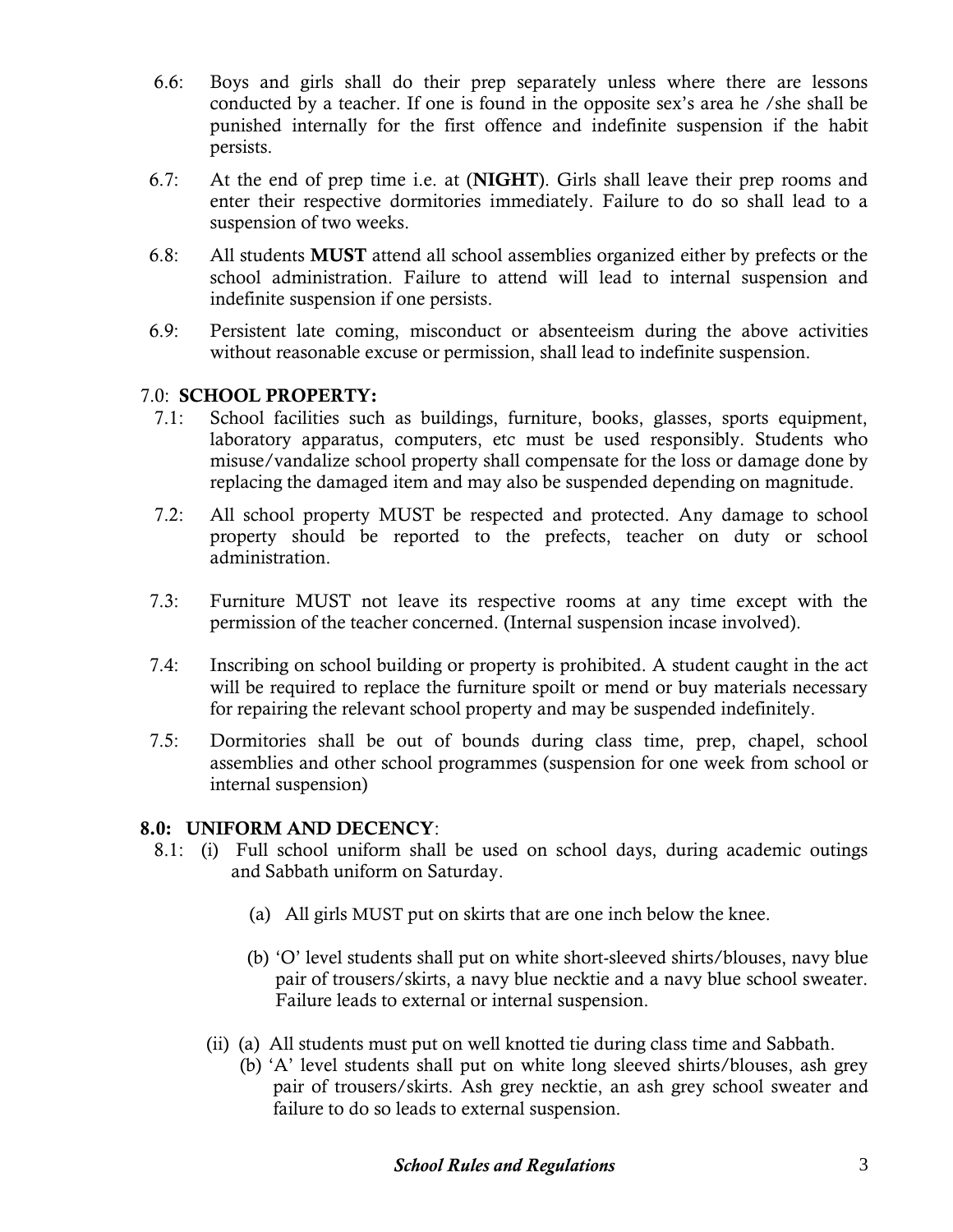- (iii) Slitted skirts (Uniform or black skirts) shall not be allowed in school, if found with any it will be confiscated at owner's risk and forced to buy a new one. Persistent behavior leads to indefinite suspension.
- (iv) Balancing of the pair of trousers, shorts and skirts is prohibited. Any student got with the above shall be punished internally and externally for persistent behavior.
- (v) Jeans and any linen other than the prescribed uniform is strictly prohibited and leads to confiscation at owner's risk. If he/she refuses to hand in the unwanted cloth/clothes he/she will be suspended for two weeks.
	- (c) All boys must use leather black belts, failure to do so leads to confiscation of the wrong belt and internal suspension for one week.
- 8.2: Tampering with the colour, size or fashion of the school uniform in any way shall be an offence leading to confiscation and buying a proper one. Persistent misbehavior leads to indefinite suspension.
- 8.3: No other attire should be brought to school or worn outside classes apart from the class designated T/shirts and sports shorts provided by the school. If none uniform is found with a student, it will be confiscated at owners' risk and may lead to suspension of the culprit.
- 8.4: Students leaving school or reporting back from their homes *MUST* be dressed in their full school uniform. Failure to do so will lead to a suspension of one week besides confiscating the illegal attire.
- 8.5: Ornaments such as earrings, ear pins, necklaces, long fingernails, bracelets, rings cutex, lipstick, bangles, *MUST* not be worn at any one time while at school. If got the ornament will be confiscated and the student suspended internally for one week.
- 8.6: Hair must be kept short (1cm) and uniformly cut. Braiding, stylish haircuts, long hair, beards, perming must not be worn at school. Students with fashioned haircuts shall be required to cut them off or suspended until they reduce their hair.
- 8.7: Only low-heeled **CLOSED BLACK SHOES** must be worn by all students during class time along with white stockings for girls and black or navy blue socks for the boys. High – heeled and any other colour of shoes will be confiscated at the owner's risk.
- 8.8: Disorderliness including being shabby, having unkempt hair, untidy etc is not accepted in school. Failure to put on a school uniform leads to suspension of one week.
- 8.9: Permission to use any other clothing other than the school uniform is obtained from the preceptor, matron or master on duty and a chit/note issued for evidence.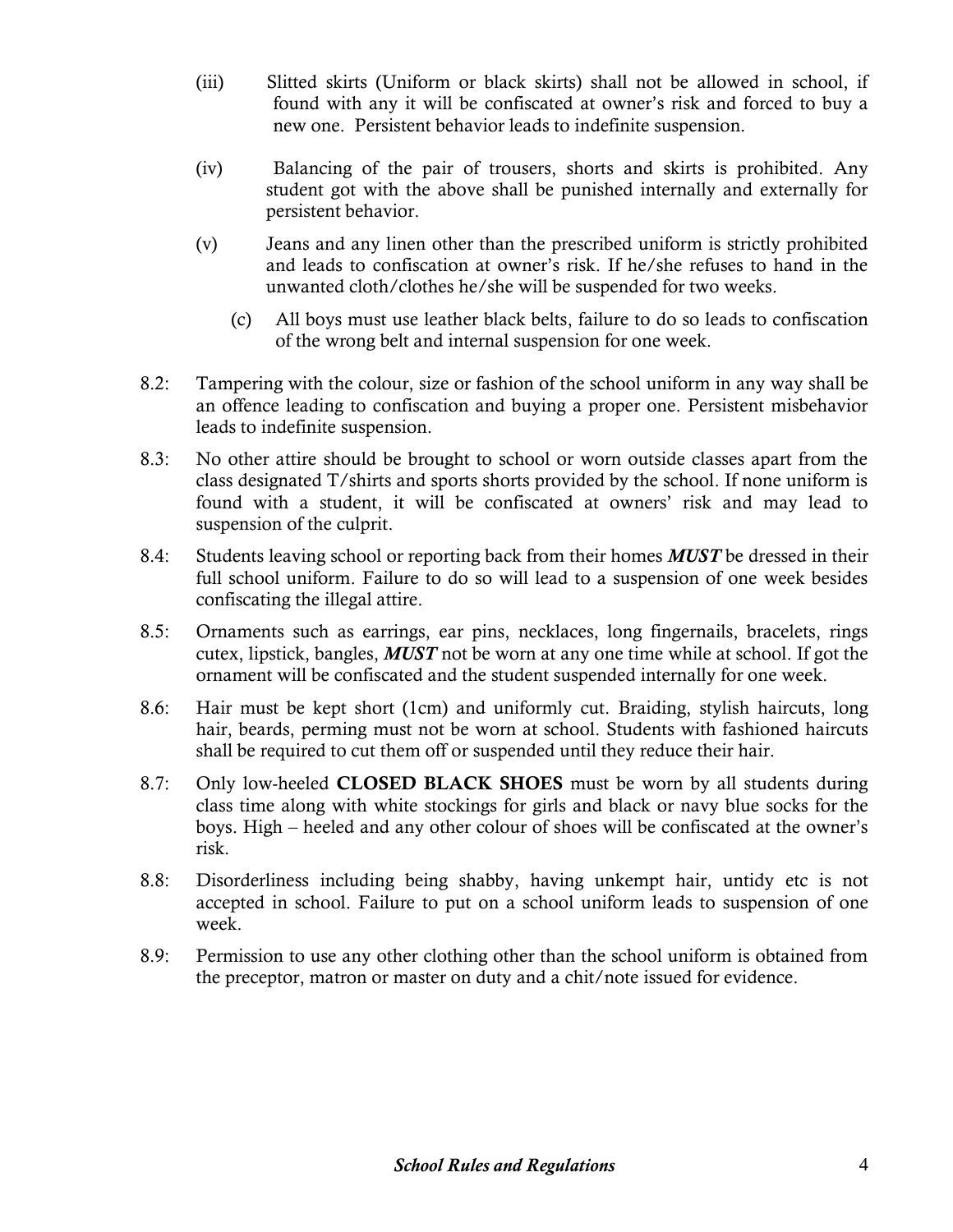## **9.0: SCHOOL MEALS:**

- 9.1: No special diet will be provided to any student a part from the school menu.
- 9.2: Students shall always carry their meal cards at every meal. Service will be rendered only on the production of a meal card; failure to do so shall lead to internal suspension.
- 9.3: Private cooking and boiling in the dormitory is prohibited. Punishable and gadgets will be confiscated for good. Culprit will be suspended indefinitely.
- 9.4: Meals shall be served as per the school timetable. Students are expected to be punctual and orderly during school meals, breach of which will lead internal or external suspension.
- 9.5: Only plates shall be allowed at the cafeteria. Any other utensil taken to the cafeteria will be confiscated at the owner's risk and the student will internally be suspended for one week.

#### **10.0: HEALTH OF STUDENTS:**

10.1: The school will be responsible for all students' health while at school.

- 10.2: The school has two sickbays, one for the boys and the other for girls.
- 10.3: Any student who develops/feels sick should report to the preceptor/matron and the school nurse.
- 10.4: No student without a bed rest note from the nurse will be allowed in the sickbay.
- 10.5: Any student who reports to school with packed medicine/drugs from home has to hand it over to the school nurse for proper administration. This medicine must have administrative instructions from the issuing doctor.
- 10.6: Before any medication is done, the student should visit the school medical laboratory for blood check up.
- 10.7: The school sickbays will not handle complicated cases; such will be referred home/hospital.
- 10.8: The parent/guardian will be contacted incase the school can not handle the medical case for a given student to take him/her for further medication. However when the parent delays to respond, the school may have the child referred to a recognized health centre but all the medical expenses will be met by the parent/guardian. If the parent continuously delays to show up, the case shall be reported to police.
- 10.9: All students will be expected to hand in signed medical forms to the school nurse at the beginning of each term.
- 10.10: All those students with health complications should declare and specify the complication to the School Administration on the Application form or see the Headteacher in person in case of any illness that requires confidentiality. Indicate the name of the doctor who handles that special case and at least (3) phone contacts should be given for purposes of urgent response.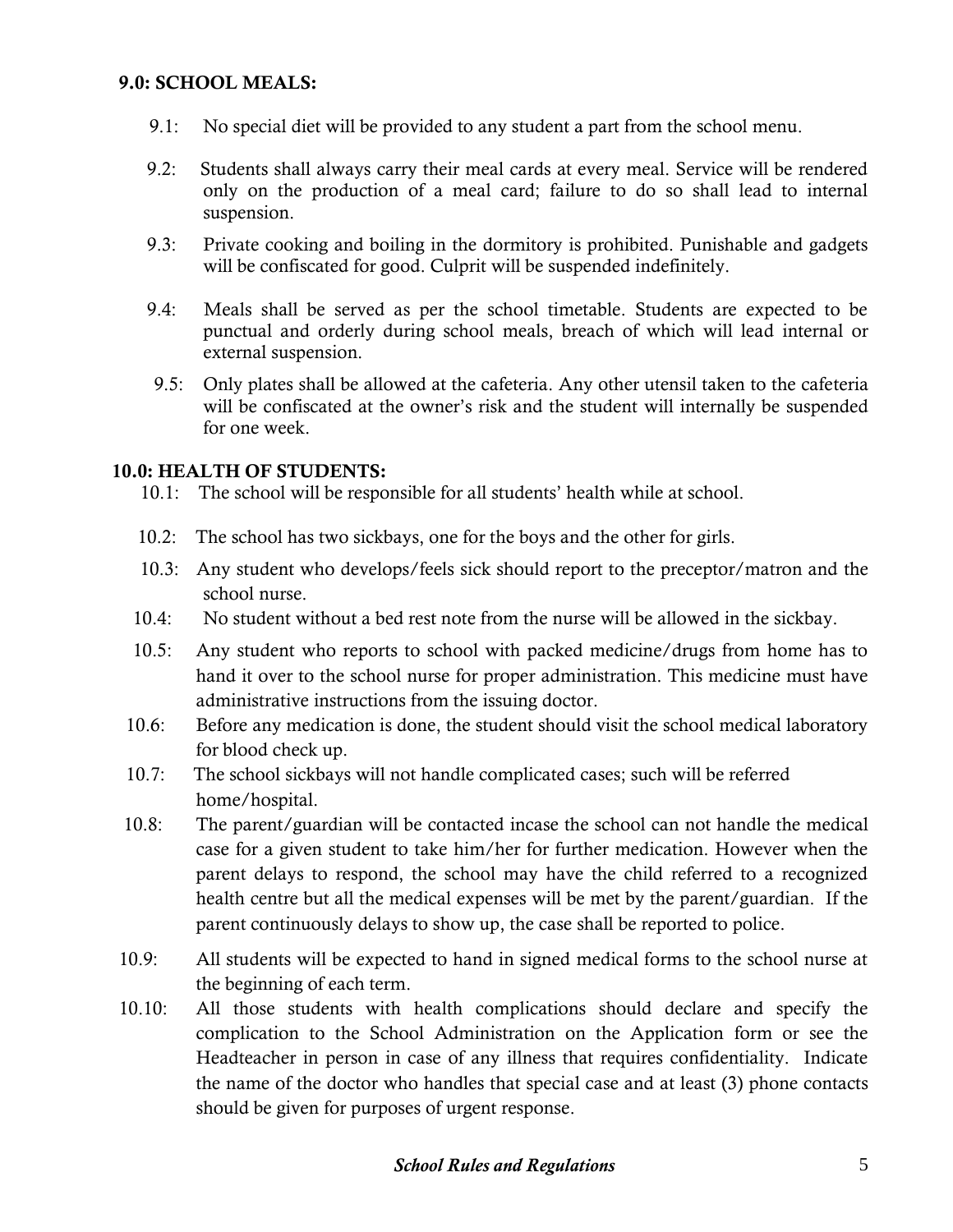# **11:0: ELECTRICAL GADGETS/APPLIANCES:**

#### **Mobile phone possession in school leads to indefinite suspension.**

 **11.1:** With the exception of flat irons, other gadgets like water heaters, electrical kettles, hot plates, radios, cassettes, TV sets, video tapes, radio calls etc are not allowed at school and this will be confiscated for good and culprit suspended indefinitely from school.

#### **12.0: VISITORS:**

- (i) Only legally (known) visitors will be permitted in school.
- (ii) **Visitors** dressed indecently like min skirts, tight trousers for ladies and balancing trouser, open chests will not be allowed to enter the school**.**
- (iii) Students shall not receive, host entertain or accommodate any visitor without the administrators' knowledge. The culprit will be suspended for two weeks.
- (iv) A visitors' card should always be shown at the gate before entry.
- (v) During visiting days, parent/guardians shall not be allowed in the dormitories. No visitor shall carry any alcoholic drink to the school or play loud music or act immorally while at school. The student who will host a visitor carrying forbidden foods and drinks shall be suspended indefinitely.
- (vi) Loud music is not allowed in school on reporting, closing or visitation days.

## **13.0: OUT OF BOUNDS:**

- 13.1: The girls' dormitory shall be strictly out of bounds to **MALE STUDENTS AND VICE VERSA**. Indefinite suspension is the punishment for any culprit.
- 13.2: Staff quarters are strictly out of bounds to students. If found there, it leads to suspension of one week from school.
- 13.3: The staffroom and administrative offices shall be out of bounds to students except with genuine reasons and permission.
- 13.4: The cafeteria shall be out of bounds to students except during meal hours.
- 13.5: Canteens shall be locked during class, prep time and Sabbath days. Culprit canteen managers will lose the canteen to another person. The culprit (student) will be given a suspension of one week.
- 13.6: All students *MUST* carry their identity cards wherever they are for security and easy identification purposes.
- 13.7: The science and computer laboratories can only be used in the presence of laboratory attendants or the respective teachers. The culprit will be suspended for one week.
- 13.8: Entry in any school vehicle by students is only possible with permission from the staff in charge.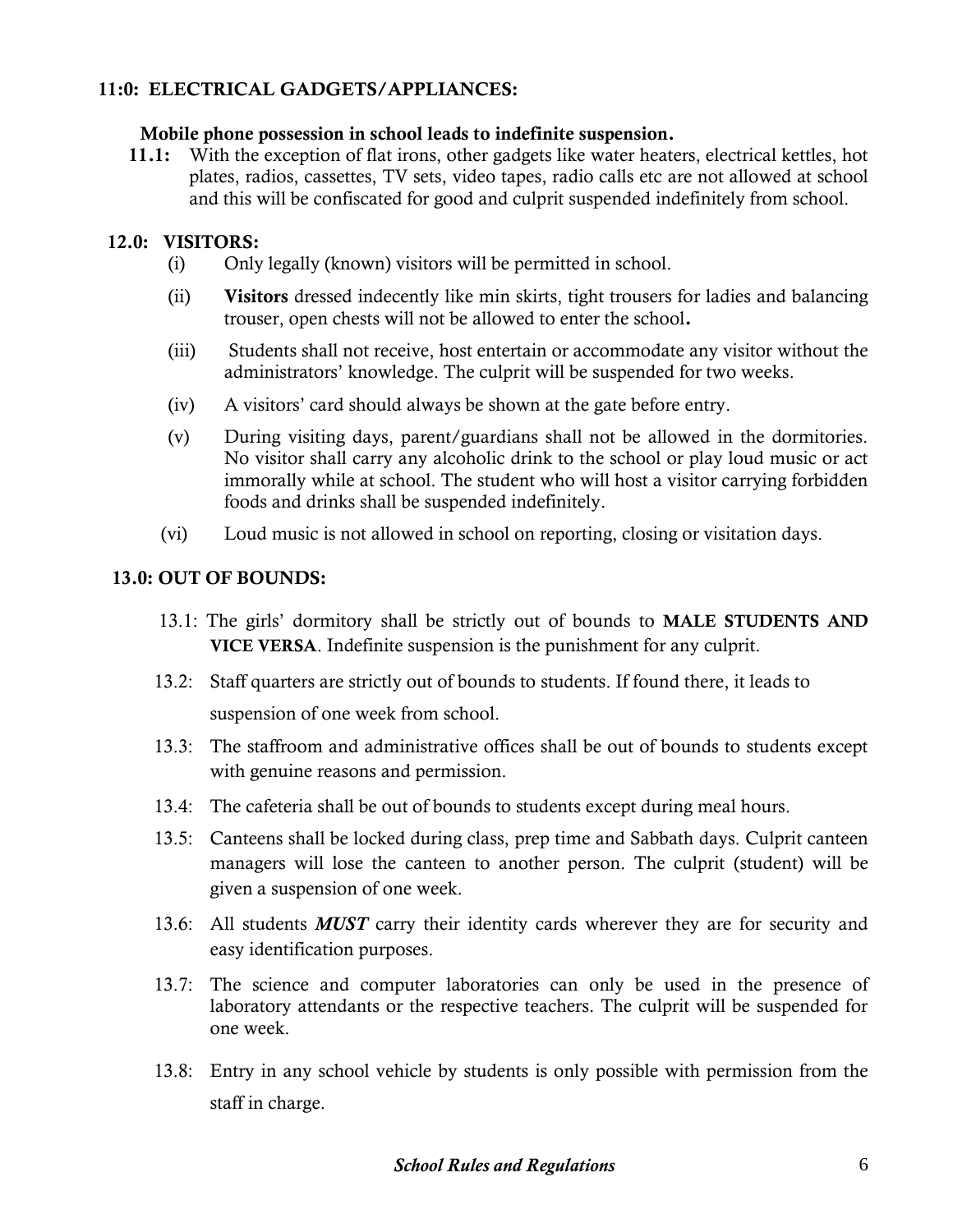# **14.0: OFF CAMPUS PERMISSION:**

 **14.1:** Students start with preceptor/matron; proceed to Deputy Headmaster's office and finally the gate keeper signs. Escaping from school will lead to two weeks of suspension, buying 2 rolls of chain link on the first offence and indefinite suspension on the second offence.

## **14.2: SANITATION:**

- 14.3: Proper hygiene MUST be strictly observed in classroom, dormitories, public places, school compound etc. failure to do so leads to suspension for one week.
- 14.4: Trespassing together with destruction of vegetation littering or dumping waste materials, polythene papers etc leads to internal suspension for one week.
- 14.5: A high level of personal hygiene shall be expected of every student. Any failure leads to internal suspension.
- 14.6: School work programme is compulsory to every student. i.e. mopping of dormitory classes, clearing toilets and bath rooms or as instructed by the member of staff.
- 14.7: Slashing the compound and general cleanness. Failure to do so leads to internal suspension on first offence and indefinite when the habit persists.

## **15.0: DORMITORY USE:**

- 15.1: Lights will be out at (11:00Pm) and waking up (4:00a.m) every student shall be expected to be in his/her respective dormitory. The punishment to the offender is a suspension for one week from school.
- 15.2: Maximum silence shall be observed in the dormitories after light out. Culprits will be suspended from school for one week.
- 15.3: No student shall be allowed to organize or conduct any party or social activity in the dormitory or conduct any at the school without permission from the school administration this offence leads to indefinite suspension.
- 15.4. Burners, lamps, candles, petrol, paraffin, match boxes, cigarette lighters etc are not allowed in the dormitories otherwise they will be confiscated and the owner suspended indefinitely from school.

## **16.0: GRIEVANCES:**

- 16.1: Any grievances or complaints *MUST* be channeled through the established school channels i.e. form/dormitory Captain, Prefects, Teachers, Preceptor/Matrons, Deputy Headmaster or Headmaster. Failure to do so leads to a suspension for one week from school.
- 16.2: Fighting or any physical assault of one another or abusing, confiscating, vandalizing/ damaging one another's property is unacceptable. The culprit will be sent home and compensation of the vandalized property or police case as the situation may warrant. Then the culprit will be suspended indefinitely.
- 16.3: Imitating members of staff in normal day to day life or in drama is prohibited. Culprits will be suspended indefinitely.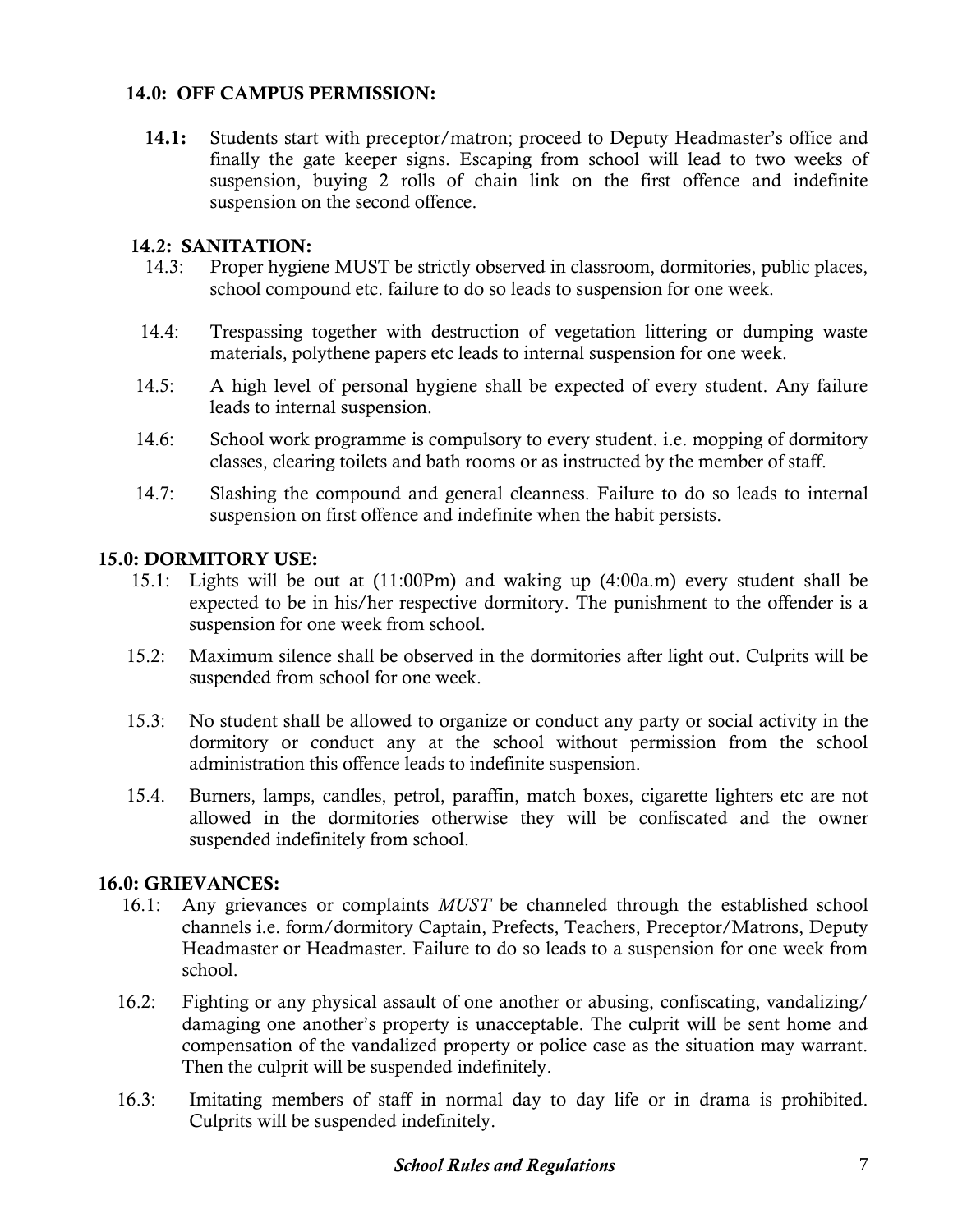- 16.4: Organizing illegal meetings or mobilizing other students for purposes of defying school authority like strikes will lead to indefinite suspension of the students concerned and shall be arrested and handed over to police for prosecution.
- 16.5: Publication of any materials or magazine for external use must obtain the approval of the Headmaster or the teacher on duty at the school. The offender will be suspended for one week on first offence and indefinite on the second offence.
- 16.6: Teasing of new or young students is prohibited and punished by indefinite suspension.

## **17.0: GRAVE OFFENCES:**

# **The following offences shall lead to immediate expulsion of the students in question.**

- 17.1: Drinking of alcohol or being in possession of the same on the school compound.
- 17.2: Smoking of cigarettes or marijuana or taking of drugs or being found in possession of the same.
- 17.3: Carrying of any dangerous weapons like a pistol, bullets, grenade, fuel or any lethal instruments like blades knives etc.
- 17.4: Forging documents like altering bank slips, reports, pass outs sheets etc.
- 17.5: Insulting or assaulting a student, teacher or any member of staff or community.
- 17.6: Violence including teasing and bullying, use of foul (vulgar/obscene) language hooliganism and fighting.
- 17.7: Theft will lead to the culprit compensating the offended party plus two week's suspension.
- 17.8: Indecent relationship among students (love affairs), being in possession of things like condoms, contraceptives, pornographic materials, homosexuality and lesbianism are totally unacceptable and leads to indefinite suspension.
- 17.9: Homosexuality and lesbian are strictly prohibited in school. This leads to indefinite expulsion.
- 17.10: If a student's character does not change for a full term he/she will be advised to change school at the end of the term or year.
- 17.11: Involvements in witchcraft, devil worship, sorcery and demonic behaviour will lead to indefinite suspension.
- 17.12: Possession of pornographic literature and materials i.e. magazines, books, CDs, DVDs, tapes among others leads to indefinite suspension.

## **18.0: OTHER OFFENCES:**

 18.1: Students must not buy or sell to each other or any school employee or villagers' items like mattresses, blankets, bed sheets, clothes, books, foods or drinks etc. compensation and indefinite suspension.